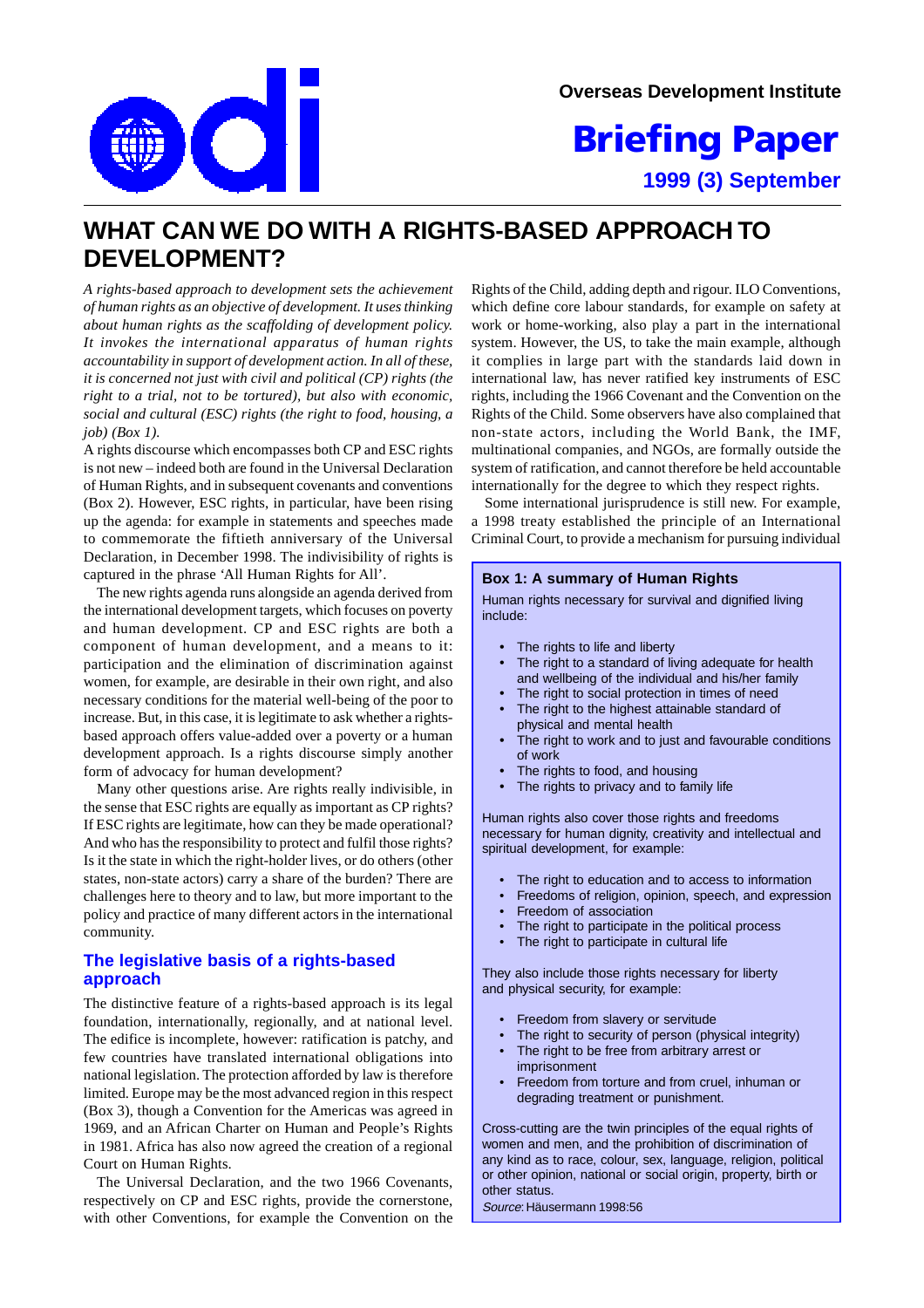#### **Box 2: Milestones in a rights-based approach**

| 1948 |                                                      |
|------|------------------------------------------------------|
|      | Universal Declaration of Human Rights                |
| 1950 | European Convention on Human Rights                  |
| 1965 | Convention on the Elimination of all forms of Racial |
|      | Discrimination                                       |
| 1966 | International Covenant on Civil and Political Rights |
| 1966 | International Covenant on Economic, Social and       |
|      | <b>Cultural Rights</b>                               |
| 1969 | American Convention on Human Rights                  |
| 1979 | Convention on the Elimination of Discrimination      |
|      | <b>Against Women</b>                                 |
| 1981 | African Charter on Human and People's Rights         |
| 1984 | <b>Convention Against Torture</b>                    |
| 1986 | Declaration on the Right to Development              |
| 1989 | Convention on the Rights of the Child                |
| 1993 | World Conference on Human Rights, Vienna             |
| 1994 | Convention on the Status of Refugees                 |
| 1998 | Treaty setting up the International Criminal Court   |
|      |                                                      |
|      |                                                      |

liability for war crimes, crimes against humanity and genocide. Sixty ratifications are required for the ICC to come into effect. Sixty five countries signed the treaty, but only two have so far ratified. On past experience, it may take a decade to reach the threshold.

Many countries which have ratified international instruments for ESC rights have no provision in domestic law. Some do, however. The South African Constitution is a much-cited example, recognising ESC rights, and committing the country to progressive realisation. Other cases include Portugal, Brazil and Spain.

## **The apparatus for rights**

Despite legal loopholes, a significant apparatus exists to monitor the degree to which both CP and ESC rights are (key words) respected, promoted, protected and fulfilled. There has been innovative work, mainly by NGOs, on performance standards and codes of conduct, especially in the humanitarian field.

The international apparatus is largely toothless, but can make an important contribution to a 'culture of compliance'. The UN has six treaty monitoring bodies covering the main rights instruments (CP, ESC, torture, race, women, and children). These committees 'receive' reports from countries, and issue 'General Comments' on various topics. For example, the Committee on ESC rights has recently issued a General Comment on the Right to Food, which highlights many current concerns (Box 4). The UN also has a High Commissioner for Human Rights (Mary Robinson), whose office has an advocacy, research and support role. Special UN Rapporteurs may be appointed, as for example the UN Special Rapporteur on structural adjustment and ESC rights.

Accountability has been taken further outside the UN. A popular strategy has been to define and seek approval for a code of conduct, which is specific enough to contain performance standards; then to monitor compliance; and, in the best cases, to provide a mechanism for complaint and for regulation of the code. An early example was the Code of Conduct for the International Red Cross and Red Crescent Movement and NGOs in Disaster Relief, approved in 1995, and now adopted by over 100 organisations. A more recent example is the SPHERE project for principles and performance standards in humanitarian operations. The SPHERE project explicitly adopts the language of rights, lays down a humanitarian charter, and sets performance standards for water

and sanitation, nutrition, food aid, shelter, site planning and health services. Both impact standards and process standards are specified.

The SPHERE project does not provide for accountability, but other parties are working on the possibility of an ombudsman for relief operations, at least to provide a channel for complaints. A first experiment is taking place among refugees from Kosovo.

#### **Key debates**

Performance standards and accountability are two of the issues that arise in trying to operationalise a rights-based approach, particularly one that deals with ESC rights. There are others, however. Six key questions need to be settled.

#### Is there a hierarchy of rights?

A long-standing debate is between those who argue for the primacy of CP rights, and those who place ESC rights at the apex. During the cold war, this debate often divided the Western liberal democracies, emphasising liberty, from the socialist states and many developing countries, giving priority to material well-being. Recently, the debate has lost ardour, partly reflecting a realisation that CP and ESC rights are intimately linked. For example, for many poor, rural people in developing countries, access to land is essential to earn a living: this is an element of ESC rights. Yet land rights are a judicial matter, requiring protection in the courts, and this is a CP issue. The inseparability of rights was agreed at the World Conference on Human Rights in Vienna in 1993. The more interesting current question may not be about hierarchies, but rather about entry points and sequencing.

## How to balance individual and collective rights (and responsibilities)?

Rights are largely assigned to individuals, but problems arise. For example, can individuals exercise their rights in ways which impose costs on others? And do individuals have rights, for example to state support, even when they themselves have failed to make elementary provision for their own needs?

An example of the tension between individual and collective rights arises in the case of birth control. Individuals have reproductive rights, which implies the right to have children. Yet society may have to educate those children and provide social protection over their lifetime – this is a cost for others. In the UK, a rich country, much debate has been generated over rights to treatment in the National Health Service: is rationing, an inevitable feature of such a system, compatible with the right to health care?

#### **Box 3: Human Rights in a European Context**

The legislative context for human rights in Europe is provided on the civil and political side by the 1950 European Convention on Human Rights, and on the economic, social and cultural side by the 1961 European Social Charter. The Convention is supported by the European Court of Human Rights, which allows individual citizens to petition the court if they feel their civil and political rights have been violated. The Social Charter is supervised by a committee of experts, and does not allow individual recourse, though an additional protocol was agreed in 1995, to provide a formal mechanism for collective complaints, for example by NGOs representing groups of citizens. Many countries have incorporated the Convention into domestic law. For example, the UK passed a Human Rights Act in 1998, which will bring the provisions of the Convention into UK law, probably in 2000.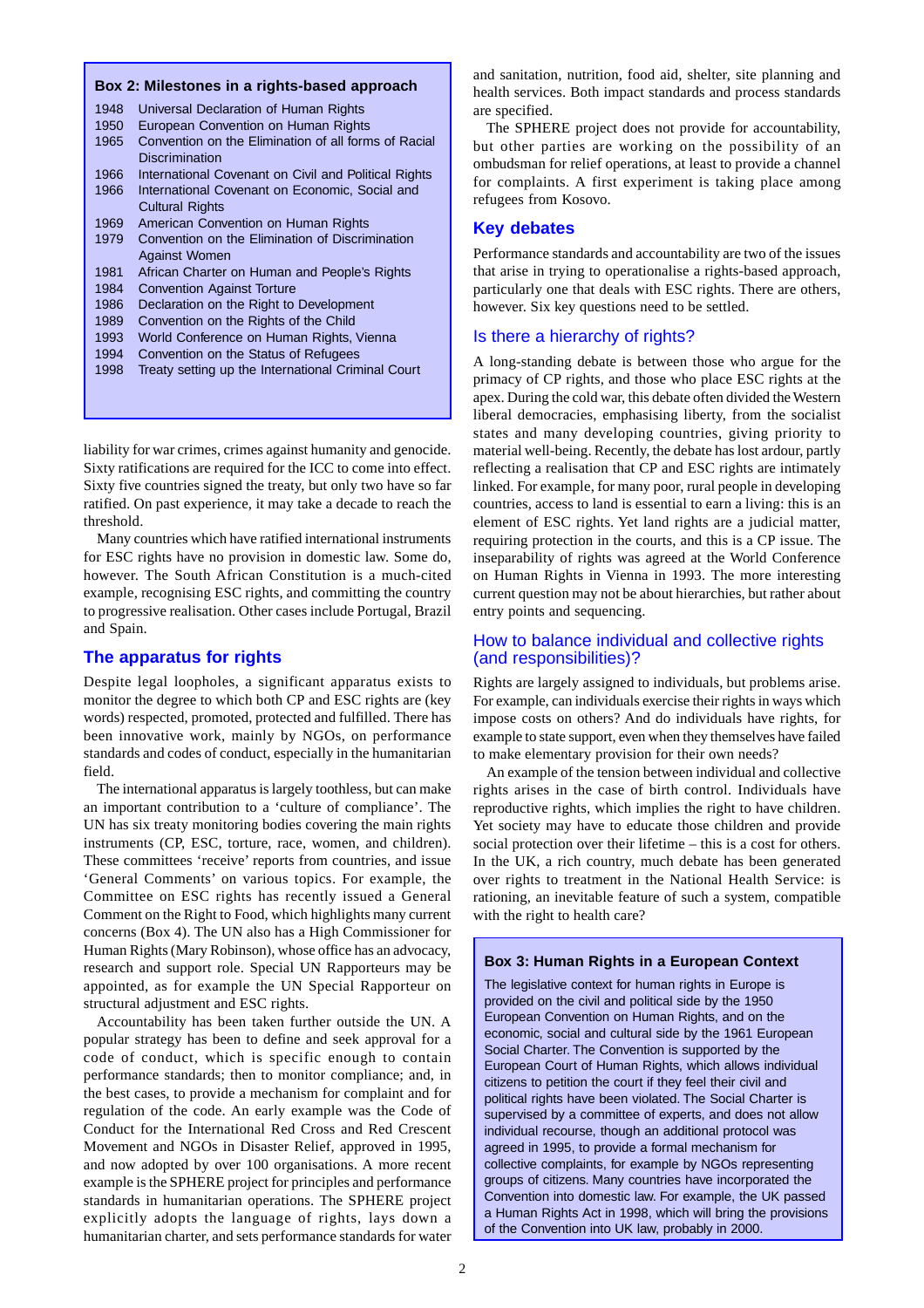Individual responsibility also presents difficulties. Do the undeserving poor, if such exist, who could support their families, but spend all their income on vices of various kinds, have an automatic right to social protection? If not, who is to judge whether minimum standards of individual responsibility have been met?

There is no easy answer to these dilemmas, except to say that universal standards require local debate, leading to the definition of locally appropriate performance standards. ESC rights are inevitably more difficult to define in practical terms than CP rights.

## Is progressive realisation meaningful? Morally defensible?

The difficulty is exacerbated by the response of writers on rights to the problem of financial constraints. Rights might be universal, but they are also expensive. If states are the ultimate duty-bearers, and those states are poor, then immediate and universal fulfilment of rights is simply not an option. The answer, in the literature and the legislation, has been to speak of 'progressive realisation'. In the short-term, states have not a maximum, but a minimum obligation, which means providing the 'maximum available' resources. In practice, this means taking at least some steps, which are (more key words) deliberate, concrete, targeted, and appropriate.

Some criticise the formulation of progressive realisation as being too imprecise, and letting states off the hook. The risk is that ESC rights become largely aspirational, or 'manifesto rights'. How big exactly are 'maximum available resources' supposed to be, at different levels of development? Is it enough to spend 20% of the government budget on social sectors (as recommended by the 20/20 initiative)? And what assumption is then made about how big a share of the national income should be taxed for the government budget?

## What is the role of international and non-state 'duty-bearers'?

A related imprecision derives from the ambiguous role of international duty-bearers, whether these are other states or nonstate actors. Do rich countries have a legally-defined duty in this framework, to help poor countries underwrite the ESC rights of their citizens (and their CP rights, come to that: elections are expensive)? If so, to what extent? Similarly, do NGOs have a legal obligation to meet certain standards of care in emergency situations? And how would an ombudsman decide whether failure was the NGOs' fault, or due to factors beyond their control (like the slowness of donors in delivering food)? Do multinationals or international financial institutions have obligations?

There are different views here. Some believe that the rights framework firmly identifies states parties to the various Conventions as being fully responsible for the promotion, protection, and fulfilment of the CP and ESC rights of their own citizens, and those citizens only. Others believe that countries do have other responsibilities: to provide aid, to abstain from actions that may hurt the poor, and so on. Certainly, there is material in the current discussion of development partnership which implies reciprocal obligations between different partners, especially rich and poor countries. Human rights have also been invoked in debates over issues like NATO intervention in Kosovo.

The position of non-state actors is complex, and contested. They are not parties to international treaties, but may have selfimposed standards, or obligations under national law. Selfregulation seems to be the preferred way forward, as we have seen with NGOs.

## Are performance standards necessary for accountability?

Performance standards provide a standard against which the implementation of rights can be measured. They are difficult to design, however. As has been seen with a target-based approach more generally, including the international development targets, universal targets can over-simplify complex problems and encourage distortions in public expenditure. Many ESC rights are problematic from this point of view. Poverty, for example, means different things to different people, with greater or less emphasis on material well-being, compared to self-respect or other subjective aspects. Even an apparently simple right like enough food is difficult: food needs vary markedly according to age, sex, health status, occupation, and environment. How much is 'enough'?

A resolution of this particular dilemma can be found, not by abandoning performance standards, but by making sure that they are negotiated locally, to reflect local conditions, and to allow for participation by local people. To do this does not, in principle, undermine the idea of universal rights. What it does do is to ensure that universal rights are locally relevant.

## Does accountability imply legal recourse?

Finally, there is an active debate about whether the rights approach requires the full panoply of legal enforcement, or whether alternative approaches exist. Purists argue for legal frameworks, but others point to the weakness of legal systems in many of the countries which suffer the greatest failures in delivering rights. Over-reliance on law, it is argued, can be counter-productive. There are alternatives.

First, the very act of monitoring the fulfilment of rights acts as a disincentive to back-sliding and helps to create a culture of compliance. The work of the UN Committees on CP and ESC rights exemplifies this point.

Secondly, publicity and advocacy help to create political structures, policy changes, and budget allocations which favour the implementation of rights. Strategies such as the production of score-cards, or 'naming and shaming' have been proved to

#### **Box 4: The Right to Food**

In May 1999, the UN Committee on Economic, Social and Cultural Rights agreed a General Comment on the Right to Adequate Food. This was the culmination of a long process of analysis and advocacy by those concerned with the plight of more than 800 million people in the world without access to sufficient food.

The General Comment recognises the legal basis of the right to adequate food, most clearly expressed in the 1966 Covenant on ESC Rights. It acknowledges that the right will have to be realised progressively, but charges states with 'a core obligation to take the necessary action to mitigate and alleviate hunger'. States are required to respect, protect, and fulfil the right to food, making every effort to meet minimum obligations 'to the maximum of available resources'. Non-state actors have responsibilities, too, and states should regulate accordingly and provide a conducive environment. Internationally, states and international organisations are required to cooperate in 'joint and separate action' to achieve the full realisation of the right to food.

The General Comment advocates specific measures: a national strategy, framework legislation, verifiable benchmarks, monitoring, a judicial process, and adequate reparation for victims of violation. National ombudsmen and human rights commissions should address violations of the right to food.